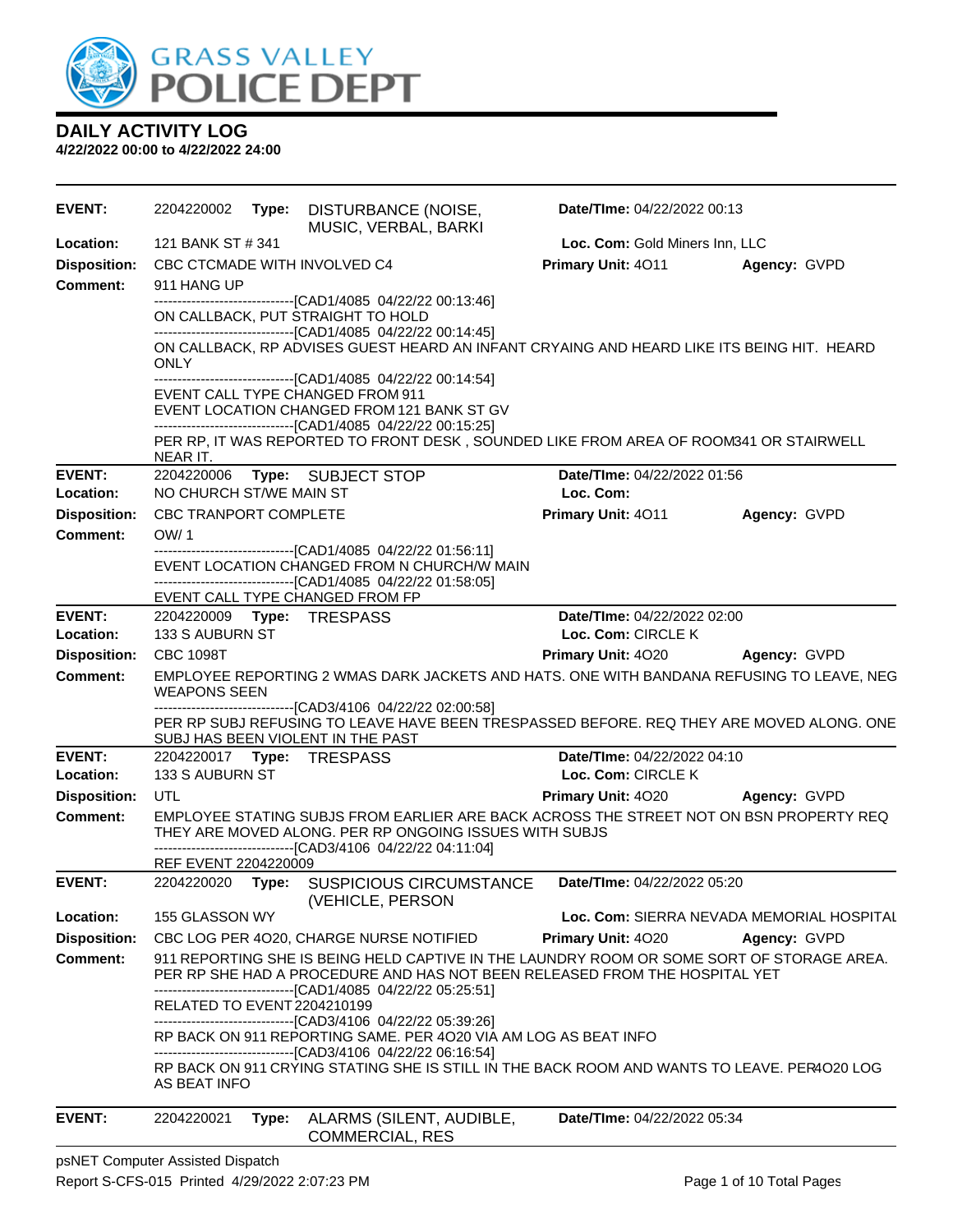

| Location:                  | 403 IDAHO MARYLAND RD                           |       |                                                                                                                                                                                                                                                       | Loc. Com: TUNEZ 4 U                                                            |              |
|----------------------------|-------------------------------------------------|-------|-------------------------------------------------------------------------------------------------------------------------------------------------------------------------------------------------------------------------------------------------------|--------------------------------------------------------------------------------|--------------|
| <b>Disposition:</b>        | <b>CBC BUSINESS IS SECURE</b>                   |       | Primary Unit: 4011                                                                                                                                                                                                                                    | Agency: GVPD                                                                   |              |
| <b>Comment:</b>            |                                                 |       | AUD, BAY INTERIOR MOTION, NEG RESP                                                                                                                                                                                                                    |                                                                                |              |
| <b>EVENT:</b>              | 2204220024                                      | Type: | TRAFFIC (DUI, PARKING,<br>SPEED, HAZ                                                                                                                                                                                                                  | Date/TIme: 04/22/2022 07:18                                                    |              |
| Location:                  | 109 OLYMPIA PARK RD                             |       |                                                                                                                                                                                                                                                       | Loc. Com: TACO BELL 530 477 8163                                               |              |
| <b>Disposition:</b>        | <b>GOA GOA</b>                                  |       |                                                                                                                                                                                                                                                       | Primary Unit: 4017                                                             | Agency: GVPD |
| <b>Comment:</b>            | <b>BLANKET</b>                                  |       | 911 RPTNG TRANSIENT WALKING IN THE MIDDLE OF THE ROADWAY, WEARING DARK CLOTHES WITH A RED                                                                                                                                                             |                                                                                |              |
| <b>EVENT:</b>              | 2204220026                                      | Type: | VEH CITES, VIN, TOWS, DUI                                                                                                                                                                                                                             | Date/TIme: 04/22/2022 07:37                                                    |              |
| Location:                  | <b>GATES PL</b>                                 |       |                                                                                                                                                                                                                                                       | Loc. Com:                                                                      |              |
| <b>Disposition:</b>        | CBC 98T                                         |       |                                                                                                                                                                                                                                                       | Primary Unit: 4017                                                             | Agency: GVPD |
| <b>Comment:</b>            | OW TWO IN A VEH                                 |       |                                                                                                                                                                                                                                                       |                                                                                |              |
| <b>EVENT:</b>              | 2204220029                                      | Type: | DISTURBANCE (NOISE,<br>MUSIC, VERBAL, BARKI                                                                                                                                                                                                           | Date/TIme: 04/22/2022 08:17                                                    |              |
| Location:                  | 133 S AUBURN ST                                 |       |                                                                                                                                                                                                                                                       | Loc. Com: 76 ROCKET STATION                                                    |              |
| <b>Disposition:</b>        | UTL UTL                                         |       |                                                                                                                                                                                                                                                       | <b>Primary Unit: 4018</b>                                                      | Agency: GVPD |
| <b>Comment:</b>            | RED JACKET, JEANS                               |       | 911 RPTNG MALE OUTSIDE SCREAMING WHO IS NOT SUPPOSED TO BE THERE, RP STATES SUBJ STATED HI<br>PAID FOR A COFFEE BUT DID NOT. SUBJ WALKING TWD HOLIDAY INN HOTEL, WMA LONG BRO HAIR, LSW<br>----------------------------------[4O2/MDT 04/22/22 08:27] |                                                                                |              |
| <b>EVENT:</b>              |                                                 |       | AREA CHECK MADE UTL, MADE CONTACT W THE RP WHO WILL CALL IF HE RETURNS<br>2204220034 Type: TRAFFIC ACCIDENT                                                                                                                                           | Date/TIme: 04/22/2022 08:33                                                    |              |
| Location:                  | EA EMPIRE ST/SO AUBURN ST                       |       |                                                                                                                                                                                                                                                       | Loc. Com:                                                                      |              |
| <b>Disposition:</b>        | <b>CBC</b>                                      |       |                                                                                                                                                                                                                                                       | Primary Unit: 4R9                                                              | Agency: GVPD |
| <b>Comment:</b>            |                                                 |       | RP REQ 10-21 REF COLD 11-82 THAT OCC'D IN OCTOBER, RP STATES OTHER DRIVER EXCHANGED INFO<br>WITH RPS SON, BUT LATER DISCOVERED DRIVER WAS UNINSURED AND IS NOW NOT RETURNING CONTACT                                                                  |                                                                                |              |
| <b>EVENT:</b>              | 2204220040                                      | Type: | 911 UNKNOWN<br>(HANGUPS, ABAN'S)                                                                                                                                                                                                                      | Date/TIme: 04/22/2022 09:12                                                    |              |
| Location:                  | 710 DORIS DR                                    |       |                                                                                                                                                                                                                                                       | Loc. Com:                                                                      |              |
| <b>Disposition:</b>        | <b>HBD</b>                                      |       |                                                                                                                                                                                                                                                       | <b>Primary Unit:</b>                                                           | Agency: GVPD |
| <b>Comment:</b>            | 911 C4 ACCIDENTAL<br>***** EVENT CLOSED BY CAD1 |       |                                                                                                                                                                                                                                                       |                                                                                |              |
| <b>EVENT:</b>              | 2204220041                                      | Type: | <b>FOOT PATROL</b>                                                                                                                                                                                                                                    | Date/TIme: 04/22/2022 09:14                                                    |              |
| Location:                  | 600 BLK IDAHO MARYLAND                          |       |                                                                                                                                                                                                                                                       | Loc. Com:                                                                      |              |
| <b>Disposition:</b>        | CBC 98T                                         |       |                                                                                                                                                                                                                                                       | Primary Unit: 4017                                                             | Agency: GVPD |
| <b>Comment:</b>            | ON FOOT                                         |       |                                                                                                                                                                                                                                                       |                                                                                |              |
| <b>EVENT:</b><br>Location: | 2204220052<br>129 S AUBURN ST                   | Type: | <b>FOLLOWUP</b>                                                                                                                                                                                                                                       | <b>Date/Time: 04/22/2022 09:57</b><br>Loc. Com: GRASS VALLEY POLICE DEPARTMENT |              |
| <b>Disposition:</b>        | <b>CBC</b>                                      |       |                                                                                                                                                                                                                                                       | Primary Unit: 4R9                                                              | Agency: GVPD |
| <b>Comment:</b>            | <b>WITH GVPD</b>                                |       | RP REQ 10-21 REF VEH BEING TOWED ON SUNDAY, STATED TOW COMPANY REFUSING TO SPEAK WITH RP<br>UNTIL SHE HAS A RELEASE BUT RP DOES NOT WANT TO DRIVE UP FROM VACAVILLE UNTIL SHE SPEAKS                                                                  |                                                                                |              |
|                            |                                                 |       | --------------------------------[CAD1/4011 04/22/22 10:24:32]<br>RE-OPENED AS EVENT GVPD 2204220058                                                                                                                                                   |                                                                                |              |
| <b>EVENT:</b><br>Location: | 2204220053<br><b>MEMORIAL PARK</b>              | Type: | <b>ALL OTHERS</b>                                                                                                                                                                                                                                     | Date/TIme: 04/22/2022 10:04<br>Loc. Com:                                       |              |
| <b>Disposition:</b>        | <b>CBC</b>                                      |       |                                                                                                                                                                                                                                                       | Primary Unit: 402                                                              | Agency: GVPD |
|                            |                                                 |       |                                                                                                                                                                                                                                                       |                                                                                |              |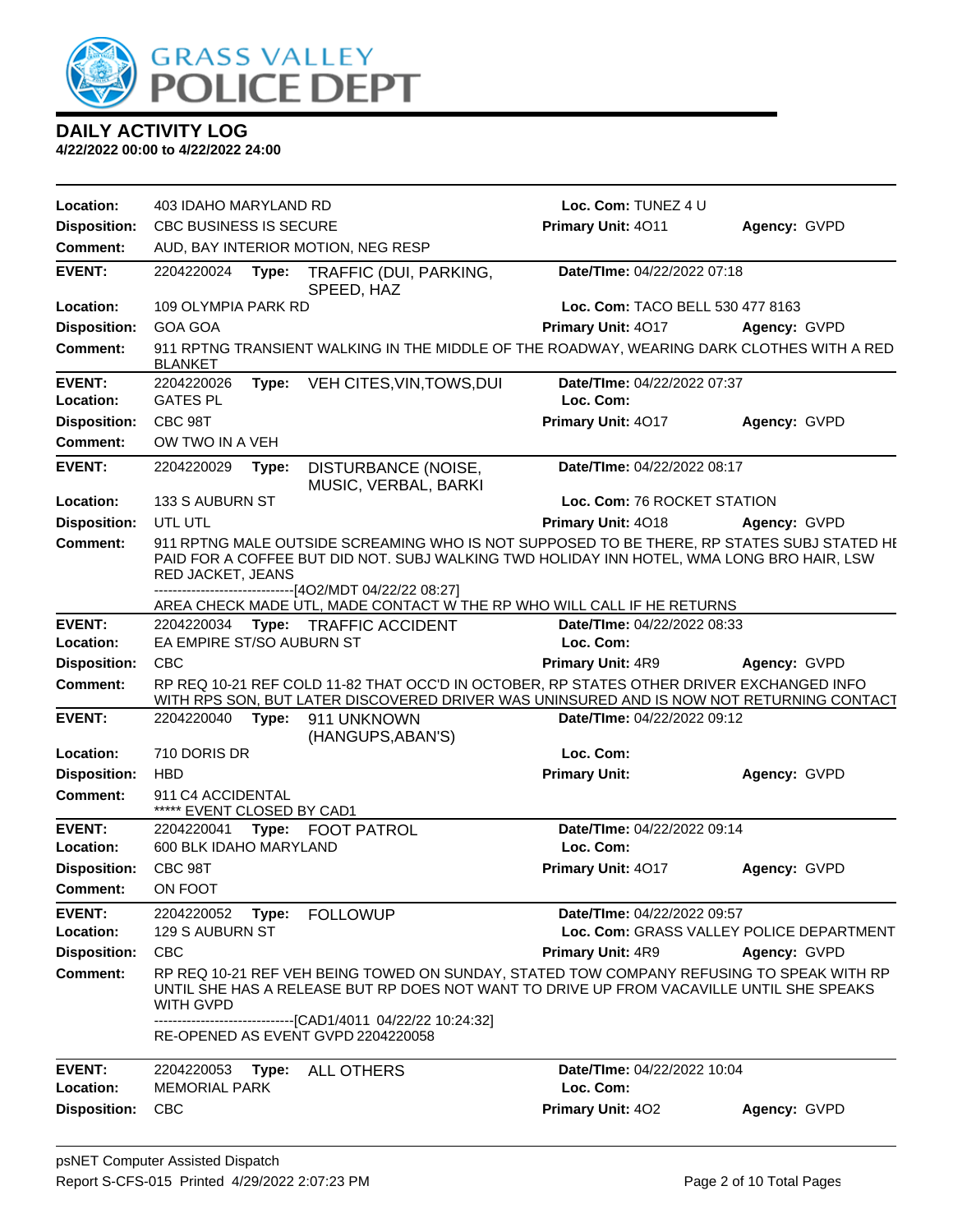

| <b>Comment:</b>                        | -------------------------------[4O2/MDT 04/22/22 10:05]<br>CITY HALL CALLED TO REPORT MATTHEW COULTER HARASSING THE CONTRACTORS WHO ARE<br>CONSTRUCTING THE SWIMMING POOL<br>------------------------------[4O2/MDT 04/22/22 10:17]<br>CONTACT MADE W THE RP AND COULTER I ADVISED THE RP AND COULTER ABOUT THE RO AND 50 FOOT<br>DISTANCE. |                                                                                                                                 |                                                                                                                                                                                      |                                          |  |
|----------------------------------------|---------------------------------------------------------------------------------------------------------------------------------------------------------------------------------------------------------------------------------------------------------------------------------------------------------------------------------------------|---------------------------------------------------------------------------------------------------------------------------------|--------------------------------------------------------------------------------------------------------------------------------------------------------------------------------------|------------------------------------------|--|
| <b>EVENT:</b>                          | 2204220055<br>Type:                                                                                                                                                                                                                                                                                                                         | 911 UNKNOWN                                                                                                                     | Date/TIme: 04/22/2022 10:17                                                                                                                                                          |                                          |  |
| Location:                              | LAT: 39.23408200 LONG: -121.039112                                                                                                                                                                                                                                                                                                          | (HANGUPS, ABAN'S)                                                                                                               | Loc. Com:                                                                                                                                                                            |                                          |  |
| <b>Disposition:</b>                    | <b>HBD</b>                                                                                                                                                                                                                                                                                                                                  |                                                                                                                                 | <b>Primary Unit:</b>                                                                                                                                                                 | Agency: GVPD                             |  |
| <b>Comment:</b>                        | NEEDS TO GO, DISCONNECTED<br>***** EVENT CLOSED BY CAD1                                                                                                                                                                                                                                                                                     |                                                                                                                                 | 911 FEMALE SCREAMING THAT SHE IS LOST AND CANNOT USE HER PAPER MAPS TO GET TO WHERE SHE                                                                                              |                                          |  |
| <b>EVENT:</b><br>Location:             | 2204220057    Type: ALL OTHERS<br>340 PLEASANT ST                                                                                                                                                                                                                                                                                           |                                                                                                                                 | Date/TIme: 04/22/2022 10:22<br>Loc. Com: GRASS VALLEY APARTMENTS                                                                                                                     |                                          |  |
| <b>Disposition:</b>                    | <b>CBC</b>                                                                                                                                                                                                                                                                                                                                  |                                                                                                                                 | <b>Primary Unit: 402</b>                                                                                                                                                             | Agency: GVPD                             |  |
| Comment:                               |                                                                                                                                                                                                                                                                                                                                             |                                                                                                                                 | SOMEONE STOLE PARTS OF THE PLAY STRUCTURE AND NOW IT IS UNSAFE. RP DOESNT KNOW WHO TO<br>RPT IT TO BECAUSE THE PROPERTY MANAGER WAS RECENTLY LET GO. RP REQG 10-21                   |                                          |  |
| <b>EVENT:</b>                          | 2204220058 Type: FOLLOWUP                                                                                                                                                                                                                                                                                                                   |                                                                                                                                 | Date/TIme: 04/22/2022 10:24                                                                                                                                                          |                                          |  |
| Location:                              | 129 S AUBURN ST                                                                                                                                                                                                                                                                                                                             |                                                                                                                                 |                                                                                                                                                                                      | Loc. Com: GRASS VALLEY POLICE DEPARTMENT |  |
| <b>Disposition:</b><br><b>Comment:</b> | <b>CBC</b>                                                                                                                                                                                                                                                                                                                                  | ***** RE-OPENED EVENT GVPD 2204220052                                                                                           | <b>Primary Unit: 4R9</b>                                                                                                                                                             | Agency: GVPD                             |  |
|                                        | [comments event 2204220052]<br><b>WITH GVPD</b><br>[end comments event 2204220052]                                                                                                                                                                                                                                                          | (opened 04/22/2022 09:57:52, 4R9, closed as CBC 04/22/2022 10:16:41)                                                            | RP REQ 10-21 REF VEH BEING TOWED ON SUNDAY, STATED TOW COMPANY REFUSING TO SPEAK WITH RP<br>UNTIL SHE HAS A RELEASE BUT RP DOES NOT WANT TO DRIVE UP FROM VACAVILLE UNTIL SHE SPEAKS |                                          |  |
| <b>EVENT:</b>                          | Date/TIme: 04/22/2022 10:43<br>2204220064<br><b>Type:</b> 911 UNKNOWN<br>(HANGUPS, ABAN'S)                                                                                                                                                                                                                                                  |                                                                                                                                 |                                                                                                                                                                                      |                                          |  |
| Location:                              | LAT: 39.23408200 LONG: -121.039112                                                                                                                                                                                                                                                                                                          |                                                                                                                                 | Loc. Com:                                                                                                                                                                            |                                          |  |
| <b>Disposition:</b>                    | <b>HBD</b>                                                                                                                                                                                                                                                                                                                                  |                                                                                                                                 | <b>Primary Unit:</b>                                                                                                                                                                 | Agency: GVPD                             |  |
| <b>Comment:</b>                        | 911 OPEN LINE.<br>NEG ANSWER ON CALL BACK, VM LEFT<br>***** EVENT CLOSED BY CAD1                                                                                                                                                                                                                                                            | -------------------------------[CAD1/4011 04/22/22 10:45:05]                                                                    |                                                                                                                                                                                      |                                          |  |
| <b>EVENT:</b><br>Location:             | 2204220065 Type: SUBJECT STOP<br>133 S AUBURN ST                                                                                                                                                                                                                                                                                            |                                                                                                                                 | Date/TIme: 04/22/2022 10:46<br>Loc. Com: CIRCLE K                                                                                                                                    |                                          |  |
| <b>Disposition:</b>                    | CBC 98T, REFERRED TO CSU                                                                                                                                                                                                                                                                                                                    |                                                                                                                                 | Primary Unit: 4017                                                                                                                                                                   | Agency: GVPD                             |  |
| <b>Comment:</b>                        | OW ON                                                                                                                                                                                                                                                                                                                                       |                                                                                                                                 |                                                                                                                                                                                      |                                          |  |
|                                        |                                                                                                                                                                                                                                                                                                                                             | ----------------[CAD1/4011 04/22/22 10:50:20]<br>EVENT LOCATION CHANGED FROM 133 S AUBURN                                       |                                                                                                                                                                                      |                                          |  |
| <b>EVENT:</b>                          | Type:<br>2204220078                                                                                                                                                                                                                                                                                                                         | 911 UNKNOWN<br>(HANGUPS, ABAN'S)                                                                                                | Date/TIme: 04/22/2022 11:26                                                                                                                                                          |                                          |  |
| Location:                              | LAT: 39.20058600 LONG: -121.056772                                                                                                                                                                                                                                                                                                          |                                                                                                                                 | Loc. Com:                                                                                                                                                                            |                                          |  |
| <b>Disposition:</b>                    | <b>HBD</b>                                                                                                                                                                                                                                                                                                                                  |                                                                                                                                 | <b>Primary Unit:</b>                                                                                                                                                                 | Agency: GVPD                             |  |
| <b>Comment:</b>                        | 911 ABAN                                                                                                                                                                                                                                                                                                                                    |                                                                                                                                 |                                                                                                                                                                                      |                                          |  |
|                                        | EVENT CLOSED BY CAD1                                                                                                                                                                                                                                                                                                                        | --------------------------------[CAD1/4011_04/22/22_11:28:54]<br>NEG ANSWER ON CALL BACK, GOES TO BUSY SIGNAL AFTER A FEW RINGS |                                                                                                                                                                                      |                                          |  |
| <b>EVENT:</b>                          | 2204220080<br>Type:                                                                                                                                                                                                                                                                                                                         | <b>TRESPASS</b>                                                                                                                 | Date/TIme: 04/22/2022 11:30                                                                                                                                                          |                                          |  |
| Location:                              | 154 OLYMPIA PARK RD                                                                                                                                                                                                                                                                                                                         |                                                                                                                                 | Loc. Com:                                                                                                                                                                            |                                          |  |
| <b>Disposition:</b>                    | <b>CBC</b>                                                                                                                                                                                                                                                                                                                                  |                                                                                                                                 | <b>Primary Unit:</b>                                                                                                                                                                 | Agency: GVPD                             |  |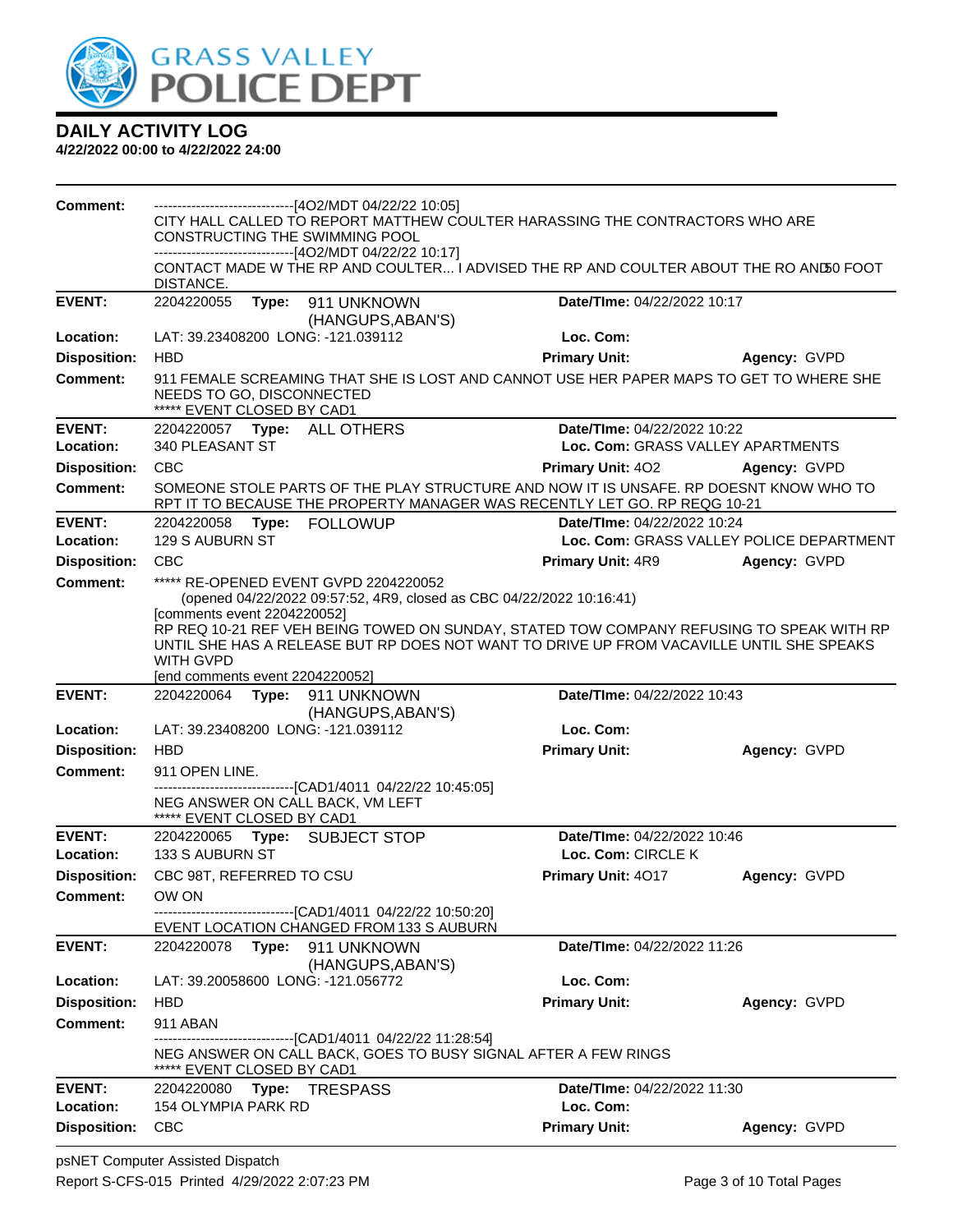

| Comment:                               | RP REQ 10-21 RPTNG SUBJ SLEEPING IN A VAN WITH A TRAILER ON RPS PROPERTY, RP STATED SUBJ HAS<br>BEEN THERE FOR A FEW WEEKS, TAKING UP PARKING AND USING RPS TRASH CAN |                                          |              |  |  |
|----------------------------------------|-----------------------------------------------------------------------------------------------------------------------------------------------------------------------|------------------------------------------|--------------|--|--|
| <b>EVENT:</b>                          | 2204220083    Type: 911    UNKNOWN                                                                                                                                    | Date/TIme: 04/22/2022 11:39              |              |  |  |
| Location:                              | (HANGUPS, ABAN'S)<br>280 SIERRA COLLEGE DR #120                                                                                                                       | Loc. Com: DIGNITY HEALTH                 |              |  |  |
| <b>Disposition:</b>                    | CBC C4, INFO FWD TO MANAGEMENT                                                                                                                                        | Primary Unit: 4018                       | Agency: GVPD |  |  |
| <b>Comment:</b>                        | 911 ABANDON                                                                                                                                                           |                                          |              |  |  |
|                                        | -------------------------------[CAD2/4116 04/22/22 11:39:40]                                                                                                          |                                          |              |  |  |
|                                        | ON CALL BACK, MSG STATES CALL CANNOT BE COMPLETED, UNABLE TO LEAVE A VM                                                                                               |                                          |              |  |  |
| <b>EVENT:</b>                          | 2204220085 Type: SUSPICIOUS CIRCUMSTANCE<br>(VEHICLE, PERSON                                                                                                          | Date/TIme: 04/22/2022 11:44              |              |  |  |
| Location:                              | 110 DORSEY DR                                                                                                                                                         | Loc. Com:                                |              |  |  |
| <b>Disposition:</b>                    | <b>CBC</b>                                                                                                                                                            | Primary Unit: 4017                       | Agency: GVPD |  |  |
| <b>Comment:</b>                        | ------------------------------[CAD1/4011 04/22/22 11:44:57]                                                                                                           |                                          |              |  |  |
|                                        | EVENT LOCATION CHANGED FROM 110 DORSEY                                                                                                                                |                                          |              |  |  |
| <b>EVENT:</b><br>Location:             | 2204220087 Type: VEH CITES, VIN, TOWS, DUI<br>1100 BLK SUTTON                                                                                                         | Date/TIme: 04/22/2022 12:01<br>Loc. Com: |              |  |  |
| <b>Disposition:</b>                    | CIT TAGGED FOR 72HR REMOVAL                                                                                                                                           | Primary Unit: 4017                       | Agency: GVPD |  |  |
| <b>Comment:</b>                        | OW AVEH                                                                                                                                                               |                                          |              |  |  |
|                                        | --------------------------------[CAD1/4011 04/22/22 12:13:02]                                                                                                         |                                          |              |  |  |
|                                        | TAGGED FOR 72HR REMOVAL                                                                                                                                               |                                          |              |  |  |
| <b>EVENT:</b>                          | 2204220093 Type: FOOT PATROL                                                                                                                                          | Date/TIme: 04/22/2022 12:35              |              |  |  |
| Location:                              | 110 ADAMS LN                                                                                                                                                          | Loc. Com: BANNER ELECTRONICS             |              |  |  |
| <b>Disposition:</b><br><b>Comment:</b> | <b>CBC</b><br>------------------------------[SUPV01/3675 04/22/22 12:37:52]                                                                                           | Primary Unit: 4017 Agency: GVPD          |              |  |  |
|                                        | EVENT LOCATION CHANGED FROM BEHIND BANNER COMMUNICATIONS                                                                                                              |                                          |              |  |  |
| <b>EVENT:</b>                          | 2204220096<br>Type: DISTURBANCE (NOISE,                                                                                                                               | Date/TIme: 04/22/2022 12:54              |              |  |  |
| Location:                              | MUSIC, VERBAL, BARKI<br>825 WE MAIN ST                                                                                                                                | Loc. Com:                                |              |  |  |
| <b>Disposition:</b>                    | <b>CBC</b>                                                                                                                                                            | <b>Primary Unit: 4018</b>                | Agency: GVPD |  |  |
| <b>Comment:</b>                        |                                                                                                                                                                       |                                          |              |  |  |
|                                        | 911 27YO MALE SUBJ AT THE RES, UPSET BECAUSE RPS DAUGHTER BROKE UP W/ HIM. RP HAS<br>PREVIOUSLY ASKED THE SU TO NOT COME TO THE RES.                                  |                                          |              |  |  |
|                                        | SU CURRENTLY OUTSIDE REFUSING TO LEAVE                                                                                                                                |                                          |              |  |  |
|                                        | -------------------------------[CAD1/4011_04/22/22 12:54:31]                                                                                                          |                                          |              |  |  |
|                                        | LSW DARK BRO HAIR, BLK BEARD, APPROX 5'08, POSS WEARING BLUE SWEATSHIRT                                                                                               |                                          |              |  |  |
|                                        | RP NO LONGER SEES THE SU OUTSIDE                                                                                                                                      |                                          |              |  |  |
|                                        | ------------------------------[CAD1/4011_04/22/22 12:56:58]<br>NEG DRUGS OR ALC, NEG WEAPONS.                                                                         |                                          |              |  |  |
|                                        |                                                                                                                                                                       |                                          |              |  |  |
|                                        | RP NOT REQG PERSONAL, JUST AREA CHECK AND HAVE HIM MOVE ALONG                                                                                                         |                                          |              |  |  |
| <b>EVENT:</b>                          | 2204220098<br>Type:<br>THEFT (GRAND, PETTY, FROM<br>MERCHANT)                                                                                                         | Date/TIme: 04/22/2022 13:07              |              |  |  |
| Location:                              | 632 SO AUBURN ST                                                                                                                                                      | Loc. Com:                                |              |  |  |
| <b>Disposition:</b>                    | <b>CBC</b>                                                                                                                                                            | Primary Unit: 4D10                       | Agency: GVPD |  |  |
| <b>Comment:</b>                        | RP RPTG THEFT, AT GVPD FOR A RPT                                                                                                                                      |                                          |              |  |  |
| <b>EVENT:</b>                          | 2204220103<br>Type:<br><b>FOLLOWUP</b>                                                                                                                                | Date/TIme: 04/22/2022 13:27              |              |  |  |
| Location:                              | 1453 SEGSWORTH WY # 2                                                                                                                                                 | Loc. Com:                                |              |  |  |
| <b>Disposition:</b>                    | <b>CBC</b>                                                                                                                                                            | Primary Unit: 4D10                       | Agency: GVPD |  |  |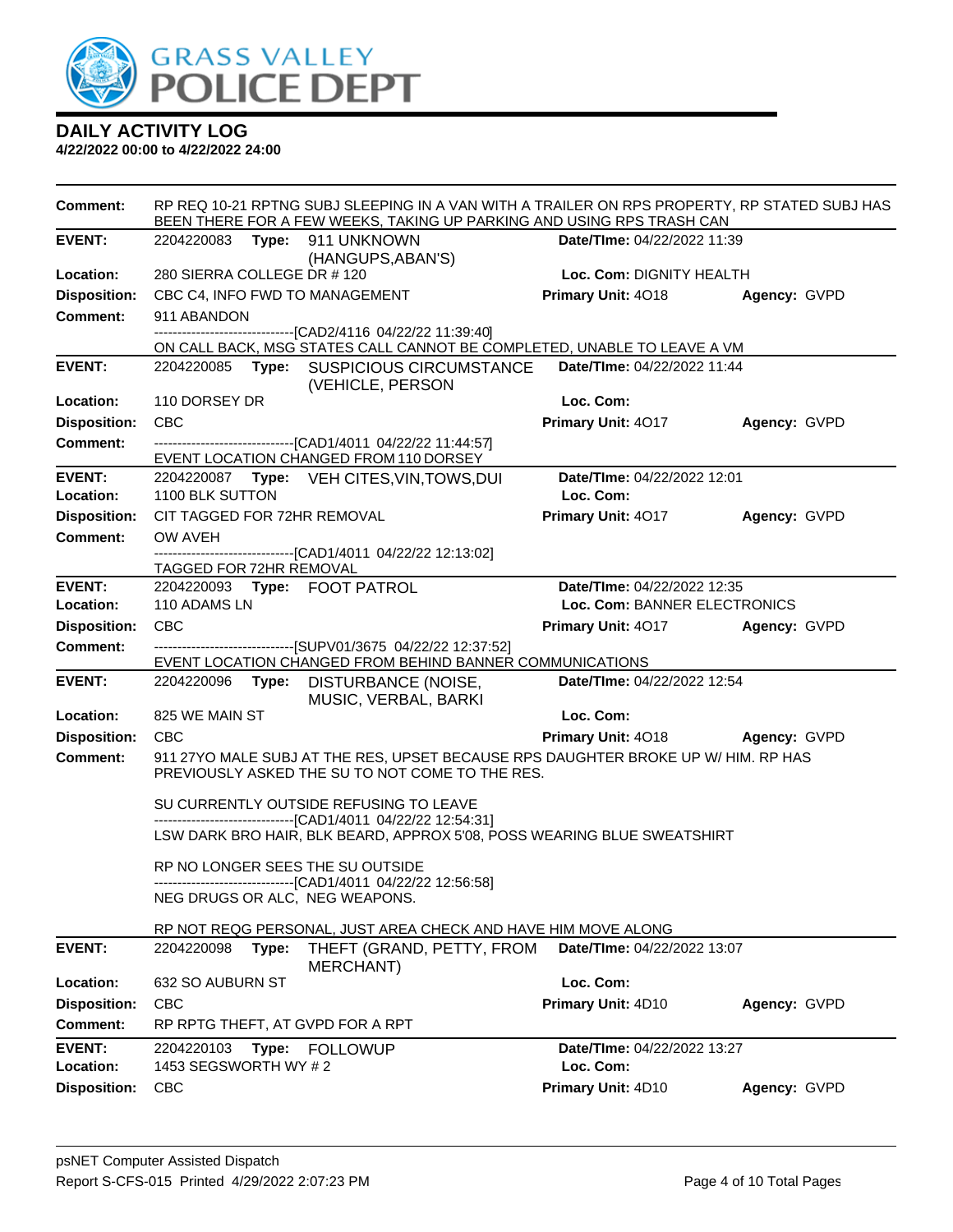

| <b>Comment:</b>     |                                                                                                                   |       | ------------------------------[CAD2/4116_04/22/22_13:29:10]<br>EVENT LOCATION CHANGED FROM 1460 CYPRESS           |                                                                                 |              |
|---------------------|-------------------------------------------------------------------------------------------------------------------|-------|-------------------------------------------------------------------------------------------------------------------|---------------------------------------------------------------------------------|--------------|
|                     |                                                                                                                   |       | -------------------[4D10/MDT 04/22/22 13:33]                                                                      |                                                                                 |              |
|                     | PROPERTY RETURNED. CBC.                                                                                           |       |                                                                                                                   |                                                                                 |              |
| <b>EVENT:</b>       | 2204220106 Type:                                                                                                  |       | 911 UNKNOWN<br>(HANGUPS, ABAN'S)                                                                                  | Date/TIme: 04/22/2022 13:33                                                     |              |
| Location:           | 107 CATHERINE LN                                                                                                  |       |                                                                                                                   | Loc. Com:                                                                       |              |
| <b>Disposition:</b> | HBD LOG PER 4018                                                                                                  |       |                                                                                                                   | <b>Primary Unit:</b>                                                            | Agency: GVPD |
| <b>Comment:</b>     | 911 OPEN LINE.<br>***** EVENT CLOSED BY CAD2 WITH COMMENT-LOG PER 4018                                            |       |                                                                                                                   |                                                                                 |              |
| <b>EVENT:</b>       | 2204220109                                                                                                        | Type: | <b>SUBJECT STOP</b>                                                                                               | Date/TIme: 04/22/2022 13:39                                                     |              |
| <b>Disposition:</b> | CBC 98T                                                                                                           |       |                                                                                                                   | Primary Unit: 4017                                                              | Agency: GVPD |
| Comment:            |                                                                                                                   |       |                                                                                                                   |                                                                                 |              |
| <b>EVENT:</b>       | 2204220110                                                                                                        | Type: | <b>TRAFFIC ACCIDENT</b>                                                                                           | Date/TIme: 04/22/2022 13:42                                                     |              |
| Location:           | 104 E MAIN ST                                                                                                     |       |                                                                                                                   | Loc. Com:                                                                       |              |
| <b>Disposition:</b> | <b>CBC</b>                                                                                                        |       |                                                                                                                   | Primary Unit: 402                                                               | Agency: GVPD |
| <b>Comment:</b>     |                                                                                                                   |       | ------------------------------[CAD1/4011_04/22/22 13:42:45]                                                       | 911 SEMI TRUCK HIT A STOP LIGHT AND KEPT GOING, DOT PAST THE POST OFFICE.       |              |
|                     |                                                                                                                   |       | LARGE WHI SEMI W/ A RED "P" ON THE BACK AND BLUE CIRCLE. BLU CAB                                                  |                                                                                 |              |
|                     |                                                                                                                   |       | ------------------------[CAD1/4011_04/22/22_13:43:18]<br>STOP LIGHT IS COMPLETELY BROKEN NOW AND NEEDS SERVICE    |                                                                                 |              |
|                     | -------------------------------[CAD1/4011_04/22/22 13:56:38]<br>ADDITIONAL RP RPTG THE SAME, PROVIDED LP# 4RR1811 |       |                                                                                                                   |                                                                                 |              |
|                     |                                                                                                                   |       | -------------------------------[4O2/MDT 04/22/22 14:23]                                                           | ATTEMPTED TO CONTACT THE RO, WITH NEG RESULTS, FOLLOW UP TO CONTINUE            |              |
| <b>EVENT:</b>       | 2204220111                                                                                                        |       | Type: FOLLOWUP                                                                                                    | Date/TIme: 04/22/2022 13:45                                                     |              |
| <b>Disposition:</b> | <b>CBC</b>                                                                                                        |       |                                                                                                                   | <b>Primary Unit: 402</b>                                                        | Agency: GVPD |
| <b>Comment:</b>     |                                                                                                                   |       |                                                                                                                   |                                                                                 |              |
| <b>EVENT:</b>       | 2204220112                                                                                                        | Type: | <b>EXTRA PATROL</b>                                                                                               | Date/TIme: 04/22/2022 13:50                                                     |              |
| <b>Disposition:</b> | <b>CBC</b>                                                                                                        |       |                                                                                                                   | Primary Unit: 4017                                                              | Agency: GVPD |
| <b>Comment:</b>     |                                                                                                                   |       |                                                                                                                   |                                                                                 |              |
| <b>EVENT:</b>       | 2204220120                                                                                                        | Type: | <b>FOLLOWUP</b>                                                                                                   | Date/TIme: 04/22/2022 14:29                                                     |              |
| <b>Disposition:</b> | <b>CBC</b>                                                                                                        |       |                                                                                                                   | Primary Unit: 402                                                               | Agency: GVPD |
| <b>Comment:</b>     |                                                                                                                   |       |                                                                                                                   |                                                                                 |              |
| <b>EVENT:</b>       | 2204220121                                                                                                        | Type: | DISTURBANCE (NOISE,<br>MUSIC, VERBAL, BARKI                                                                       | Date/TIme: 04/22/2022 14:31                                                     |              |
| Location:           | 867 SUTTON WY                                                                                                     |       |                                                                                                                   | Loc. Com: SAFEWAY                                                               |              |
| <b>Disposition:</b> | ARA BOOKED INTO WBCF                                                                                              |       |                                                                                                                   | Primary Unit: 4018                                                              | Agency: GVPD |
| Case No:            | G2201002                                                                                                          |       |                                                                                                                   |                                                                                 |              |
| Comment:            |                                                                                                                   |       |                                                                                                                   | MALE SUBJ OUTSIDE TALKING ABOUT RAPING AND MURDERING PEOPLE, REFUSING TO LEAVE. |              |
|                     |                                                                                                                   |       | NAME "SAM" LSW NAVY BLU PANTS, GRY/BLK FUR JACKET                                                                 |                                                                                 |              |
|                     | RAIDERS JACKET.                                                                                                   |       | ------------------------------[CAD1/4011 04/22/22 14:32:00]                                                       |                                                                                 |              |
|                     |                                                                                                                   |       | HABITUAL DRUG USER. NEG WEAPONS                                                                                   |                                                                                 |              |
|                     |                                                                                                                   |       | ------------------------------[CAD2/4116 04/22/22 14:44:41]<br>ISSUED CASE# G2201002 FOR AGENCY GVPD by UNIT 4O18 |                                                                                 |              |
| <b>EVENT:</b>       |                                                                                                                   |       | 2204220123 Type: TRAFFIC (DUI, PARKING,                                                                           | Date/TIme: 04/22/2022 14:40                                                     |              |
|                     |                                                                                                                   |       | SPEED, HAZ                                                                                                        |                                                                                 |              |
| <b>Location:</b>    |                                                                                                                   |       | 49/20 RAMP STATE/BRUNSWICK RD                                                                                     | Loc. Com: NB                                                                    |              |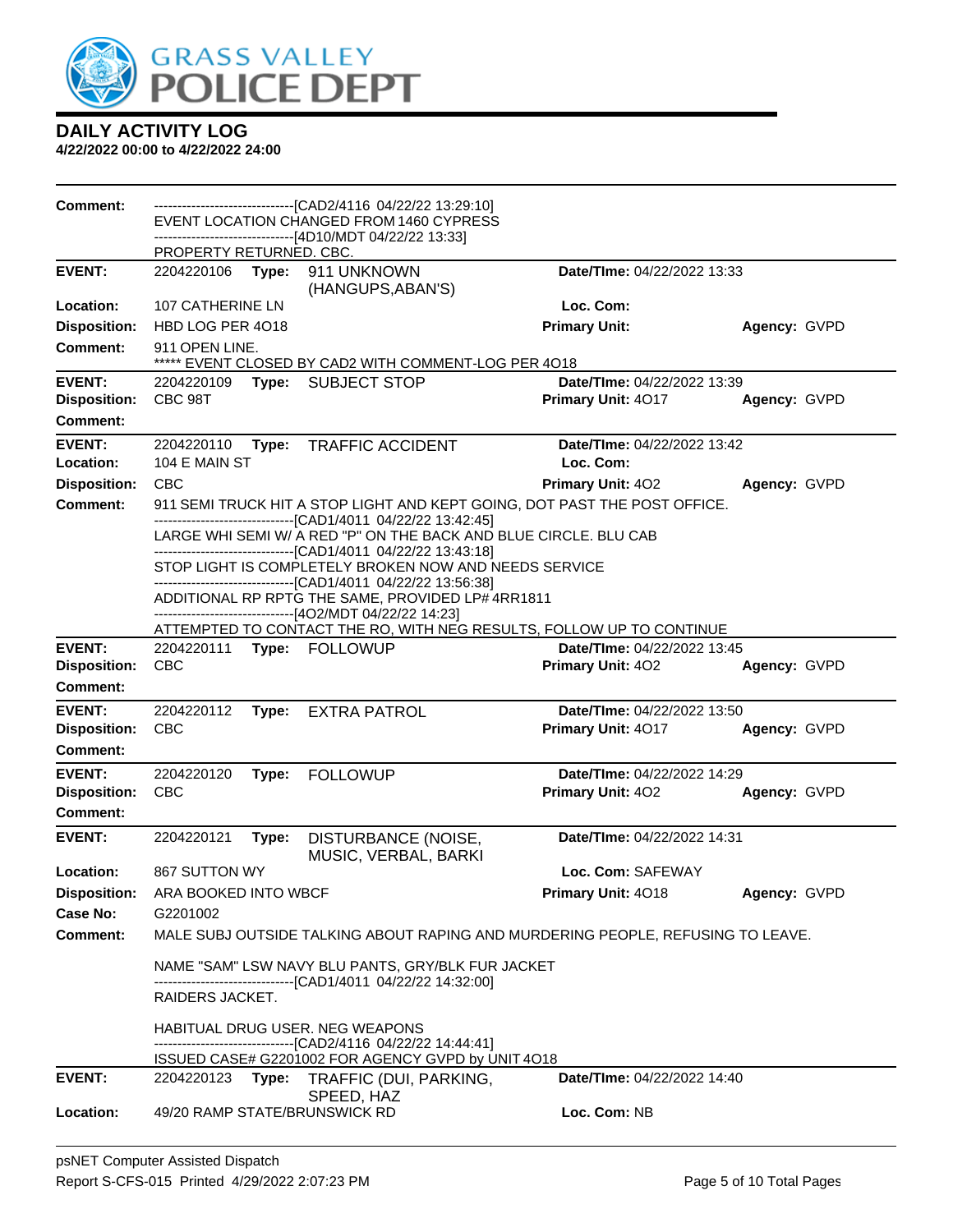

| <b>Disposition:</b>        | <b>HBD</b>                                                       |       |                                                                                                                                                                                                   | <b>Primary Unit:</b>                                  | Agency: GVPD                             |
|----------------------------|------------------------------------------------------------------|-------|---------------------------------------------------------------------------------------------------------------------------------------------------------------------------------------------------|-------------------------------------------------------|------------------------------------------|
| <b>Comment:</b>            | 911 23103 DRIVER, ALL OVER THE ROADWAY INTO ONCOMING, TRF TO CHP |       |                                                                                                                                                                                                   |                                                       |                                          |
|                            | NISSAN TRUCK, BLK                                                |       | -------------------------------[CAD1/4011 04/22/22 14:40:12]                                                                                                                                      |                                                       |                                          |
| <b>EVENT:</b>              | ***** EVENT CLOSED BY CAD1                                       |       | 2204220124 Type: TRESPASS                                                                                                                                                                         | Date/TIme: 04/22/2022 14:41                           |                                          |
| Location:                  | <b>154 OLYMPIA PARK RD</b>                                       |       |                                                                                                                                                                                                   | Loc. Com:                                             |                                          |
| <b>Disposition:</b>        | <b>CBC</b>                                                       |       |                                                                                                                                                                                                   | Primary Unit: 4017                                    | <b>Agency: GVPD</b>                      |
| Comment:                   |                                                                  |       | 911 RPTNG TRANSIENT LOCKED HIMSELF IN THE BATHROOM AT THE AA MEETING 3 FEMALES AFRAID.                                                                                                            |                                                       |                                          |
|                            |                                                                  |       | STATED RP THREATENING FEMALES WHO ARE CURRENTLY WAITING FOR CTC OUTSIDE THE BUILDING<br>-------------------------------[CAD1/4011 04/22/22 14:46:17]                                              |                                                       |                                          |
|                            |                                                                  |       | 911 CHP TRF// RPTG THE SAME, SUBJ STILL BEING VIOLENT AND LOCKED IN BATHROOM                                                                                                                      |                                                       |                                          |
| <b>EVENT:</b>              |                                                                  |       | 2204220130 Type: FOOT PATROL                                                                                                                                                                      | Date/TIme: 04/22/2022 15:03                           |                                          |
| Location:                  | <b>WOLF CREEK TRAIL</b>                                          |       |                                                                                                                                                                                                   | Loc. Com:                                             |                                          |
| <b>Disposition:</b>        | CBC 98T                                                          |       |                                                                                                                                                                                                   | Primary Unit: 4017                                    | Agency: GVPD                             |
| <b>Comment:</b>            | 10-36 CONFIRMED, CITE ONLY                                       |       | -------------------------------[CAD1/4011 04/22/22 15:07:50]                                                                                                                                      |                                                       |                                          |
| <b>EVENT:</b>              |                                                                  |       | 2204220138 Type: ALL OTHERS                                                                                                                                                                       | Date/TIme: 04/22/2022 15:48                           |                                          |
| Location:                  | 807 WE MAIN ST                                                   |       |                                                                                                                                                                                                   | Loc. Com:                                             |                                          |
| <b>Disposition:</b>        | HBD BEAT INFO PER 401                                            |       |                                                                                                                                                                                                   | <b>Primary Unit:</b>                                  | Agency: GVPD                             |
| <b>Comment:</b>            | 10-21 RP                                                         |       | RPS FRIEND ISNT "ALL THERE" MENTALLY, WAS TAKEN TO SNMH BY GVPD ON4/20. SNMH STATED THE VI IS<br>NOT THERE. RELATIVE POSS PICKED HER UP. RP NOT REQG CTC AT THIS TIME. IF VI IS LOCATED, HAVE HEI |                                                       |                                          |
|                            |                                                                  |       | ***** EVENT CLOSED BY CAD2 WITH COMMENT-BEAT INFO PER 401                                                                                                                                         |                                                       |                                          |
| <b>EVENT:</b>              | 2204220143                                                       |       | Type: ANIMALS (ABUSE, LOOSE,<br>FOUND, INJURED)                                                                                                                                                   | Date/TIme: 04/22/2022 15:58                           |                                          |
| <b>Disposition:</b>        | CBC                                                              |       |                                                                                                                                                                                                   | Primary Unit: 4Z32                                    | Agency: GVPD                             |
| <b>Comment:</b>            |                                                                  |       |                                                                                                                                                                                                   |                                                       |                                          |
| <b>EVENT:</b><br>Location: | 2204220145<br>115 MILL ST                                        |       | Type: FRAUD                                                                                                                                                                                       | Date/TIme: 04/22/2022 16:01<br>Loc. Com: TESS KITCHEN |                                          |
| <b>Disposition:</b>        | <b>RPT</b>                                                       |       |                                                                                                                                                                                                   | Primary Unit: 402                                     | Agency: GVPD                             |
| Case No:                   | G2201003                                                         |       |                                                                                                                                                                                                   |                                                       |                                          |
| <b>Comment:</b>            |                                                                  |       | RP REQG 10-21 REF FRAUD CHECK FOR NEARLY \$19,000                                                                                                                                                 |                                                       |                                          |
|                            |                                                                  |       | -------------------------------[CAD1/4011 04/22/22 16:32:21]<br>ISSUED CASE# G2201003 FOR AGENCY GVPD by UNIT 4O2                                                                                 |                                                       |                                          |
|                            | <b>CASE TAKEN</b>                                                |       | -------------------------------[4O2/MDT 04/22/22 16:44]                                                                                                                                           |                                                       |                                          |
| <b>EVENT:</b>              | 2204220146                                                       | Type: | <b>CITIZEN ASSIST (CIVIL</b>                                                                                                                                                                      | Date/TIme: 04/22/2022 16:05                           |                                          |
| Location:                  | 1262 SUTTON WY                                                   |       | STANDBY'S, LOCKOUT                                                                                                                                                                                |                                                       | Loc. Com: HOSPITALITY HOUSE 530 271 7144 |
| <b>Disposition:</b>        | <b>CBC</b>                                                       |       |                                                                                                                                                                                                   | Primary Unit: 4D10                                    | Agency: GVPD                             |
| <b>Comment:</b>            | <b>CLEAREANCE</b>                                                |       |                                                                                                                                                                                                   |                                                       |                                          |
|                            |                                                                  |       | -------------------[CAD1/4011_04/22/22 16:09:24]                                                                                                                                                  |                                                       |                                          |
|                            |                                                                  |       | "DANIEL" HAS CONFIRMED 10-36 W/ SANTA CLARA PD, CITE ONLY<br>-------------------------------[4D10/MDT 04/22/22 16:14]                                                                             |                                                       |                                          |
|                            | <b>SUBJECTS CLEARED. CBC</b>                                     |       |                                                                                                                                                                                                   |                                                       |                                          |
| <b>EVENT:</b>              | 2204220148                                                       | Type: | DISTURBANCE (NOISE,<br>MUSIC, VERBAL, BARKI                                                                                                                                                       | Date/TIme: 04/22/2022 16:13                           |                                          |
| Location:                  | 574 SUTTON WY                                                    |       |                                                                                                                                                                                                   | Loc. Com: EL FAVORITO TAQUERIA                        |                                          |
| <b>Disposition:</b>        | <b>CBC</b>                                                       |       |                                                                                                                                                                                                   | Primary Unit: 4018                                    | Agency: GVPD                             |
| <b>Comment:</b>            |                                                                  |       | RP REQG 10-21 REF HARRASSMENT FROM EMPLOYEE                                                                                                                                                       |                                                       |                                          |
|                            |                                                                  |       |                                                                                                                                                                                                   |                                                       |                                          |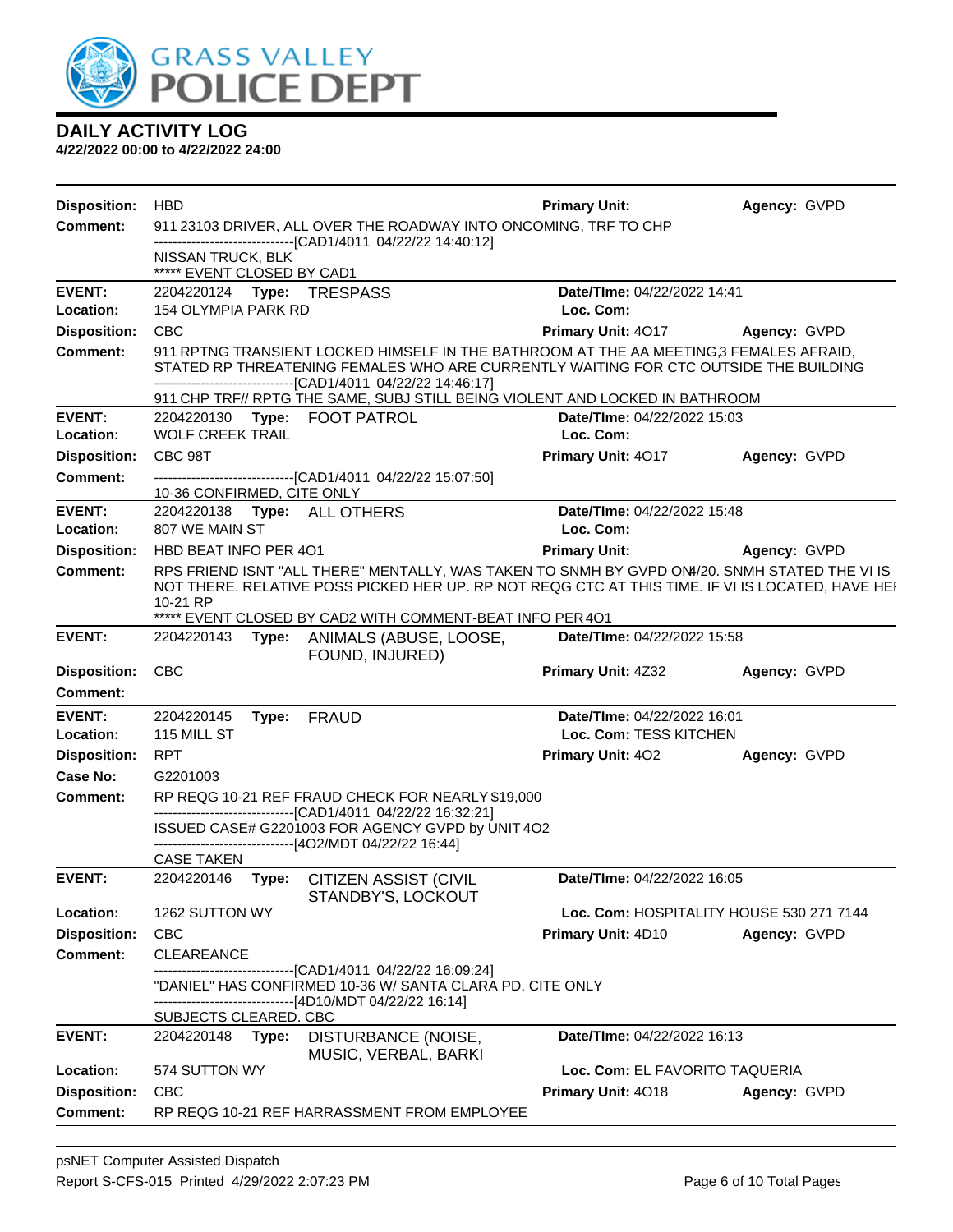

**4/22/2022 00:00 to 4/22/2022 24:00**

| EVENT:<br>Location: | 2204220149<br>Type: WELFARE CHECK<br><b>BRUNSWICK RD/SUTTON WY</b>                                                                                                                                                                                                                                   |                                                                                                                                                                                                                                                                                                                                                                      | Date/Time: 04/22/2022 16:14<br>Loc. Com:                  |              |
|---------------------|------------------------------------------------------------------------------------------------------------------------------------------------------------------------------------------------------------------------------------------------------------------------------------------------------|----------------------------------------------------------------------------------------------------------------------------------------------------------------------------------------------------------------------------------------------------------------------------------------------------------------------------------------------------------------------|-----------------------------------------------------------|--------------|
| <b>Disposition:</b> | CBC 98T                                                                                                                                                                                                                                                                                              |                                                                                                                                                                                                                                                                                                                                                                      | Primary Unit: 4017 Agency: GVPD                           |              |
| <b>Comment:</b>     | <b>SLEEPING</b>                                                                                                                                                                                                                                                                                      | MALE SUBJ LAYING ON THE SIDEWALK ON THE OVERPASS. LEGS HANGING OVER THE SIDEWALK. POSS                                                                                                                                                                                                                                                                               |                                                           |              |
| <b>EVENT:</b>       | 2204220152<br>Type:                                                                                                                                                                                                                                                                                  | ALARMS (SILENT, AUDIBLE,<br><b>COMMERCIAL, RES</b>                                                                                                                                                                                                                                                                                                                   | <b>Date/TIme: 04/22/2022 16:34</b>                        |              |
| Location:           | 140 LITTON DR # 100B                                                                                                                                                                                                                                                                                 |                                                                                                                                                                                                                                                                                                                                                                      | Loc. Com: SIERRA CARE PHYSICIANS BILLING<br><b>OFFICE</b> |              |
| <b>Disposition:</b> | <b>CBC PROPER CODE</b>                                                                                                                                                                                                                                                                               |                                                                                                                                                                                                                                                                                                                                                                      | Primary Unit: 4018                                        | Agency: GVPD |
| <b>Comment:</b>     | -----------------------[CAD1/4011_04/22/22_16:36:57]                                                                                                                                                                                                                                                 | OP 206/ AUD/ ENTRY EXIT AND OFFICE MOTION/ RESP PENDING                                                                                                                                                                                                                                                                                                              |                                                           |              |
|                     | 10-22 PER ALARM CO, PROPER CODE                                                                                                                                                                                                                                                                      |                                                                                                                                                                                                                                                                                                                                                                      |                                                           |              |
| <b>EVENT:</b>       | 2204220155                                                                                                                                                                                                                                                                                           | Type: DISTURBANCE (NOISE,<br>MUSIC, VERBAL, BARKI                                                                                                                                                                                                                                                                                                                    | Date/TIme: 04/22/2022 16:40                               |              |
| Location:           | 649 SUTTON WY                                                                                                                                                                                                                                                                                        |                                                                                                                                                                                                                                                                                                                                                                      | Loc. Com: INCREDIBLE PETS                                 |              |
| <b>Disposition:</b> | <b>CBC</b>                                                                                                                                                                                                                                                                                           |                                                                                                                                                                                                                                                                                                                                                                      | Primary Unit: 4018                                        | Agency: GVPD |
| <b>Comment:</b>     |                                                                                                                                                                                                                                                                                                      | 911 RPT'G SOMEONE JUST TRIED TO ASSAULT HER AND OTHER'S IN HER VEH. RP STATES HER BROTHER<br>WAS STANDING OUT SIDE OF THE VEH AND THE OCCUPANT OF THE TRUCK WAS MAKING RUDE GESTURES<br>TOWARD THE RP. RP STATES THAT WHEN THEY CONFRONTED THE SUBJECT HE TOLD THEM THEY WERE<br>MESSING WITH THE WRONG PERSON AND HAD BEEN TO PRISON AND SAID THEY WOULD SETTLE IT. |                                                           |              |
|                     | LED BAR ABOVE PLT<br>LARGE DOG W/ HIM.<br>NO PLT OBTAINED<br>------------------------------[CAD3/3675 04/22/22 16:41:42]<br>-------------------------------[CAD3/3675 04/22/22 16:41:53]<br>RP STATES SUBJ LEFT W/IN THE LAST2MIN.<br>---------------------------------[CAD3/3675_04/22/22_16:42:29] | MALE HALF LEFT THE PARKING LOT TOWARDS BRUNSWICK RD.<br>RP STATES THEY DON'T WANT CONTACT HOWEVER REQ'G AN AREA CHECK FOR THE SUBJ.                                                                                                                                                                                                                                  |                                                           |              |
| <b>EVENT:</b>       | 2204220160 Type: VEH CITES, VIN, TOWS, DUI                                                                                                                                                                                                                                                           |                                                                                                                                                                                                                                                                                                                                                                      | Date/TIme: 04/22/2022 16:49                               |              |
| Location:           | SO AUBURN ST/WE MAIN ST                                                                                                                                                                                                                                                                              |                                                                                                                                                                                                                                                                                                                                                                      | Loc. Com:                                                 |              |
| <b>Disposition:</b> | HBD LOG PER 4D10                                                                                                                                                                                                                                                                                     |                                                                                                                                                                                                                                                                                                                                                                      | <b>Primary Unit:</b>                                      | Agency: GVPD |
| <b>Comment:</b>     |                                                                                                                                                                                                                                                                                                      | 911 RPT'G A 23103 UNABLE TO MAINTAIN LANES / CA PLT7SCP869 RED FORD FUSION OCC'D X2.                                                                                                                                                                                                                                                                                 |                                                           |              |
|                     | -------------------------------[CAD3/3675_04/22/22_16:49:27]<br>---------------------------------[CAD3/3675 04/22/22 16:50:49]                                                                                                                                                                       | VEH IS NOW CURRENTLY ON W MAIN ST HEADED TOWARDS THE ROUND ABOUT.                                                                                                                                                                                                                                                                                                    |                                                           |              |
|                     | VOICED                                                                                                                                                                                                                                                                                               | ***** EVENT CLOSED BY CAD3 WITH COMMENT-LOG PER 4D10                                                                                                                                                                                                                                                                                                                 |                                                           |              |
| <b>EVENT:</b>       | 2204220161<br>Type:                                                                                                                                                                                                                                                                                  | DISTURBANCE (NOISE,                                                                                                                                                                                                                                                                                                                                                  | Date/TIme: 04/22/2022 16:49                               |              |
| Location:           |                                                                                                                                                                                                                                                                                                      | MUSIC, VERBAL, BARKI                                                                                                                                                                                                                                                                                                                                                 | Loc. Com: FOWLER CENTER BUS STOP                          |              |
| <b>Disposition:</b> | NEVADA CITY HY/BRUNSWICK RD<br>CBC NEG YELLING OBSERVED                                                                                                                                                                                                                                              |                                                                                                                                                                                                                                                                                                                                                                      | Primary Unit: 4018                                        | Agency: GVPD |
| <b>Comment:</b>     |                                                                                                                                                                                                                                                                                                      | BUS DRIVER JUST REPORTED YELLING AND SCREAMING TO DISPATCHER. NFI                                                                                                                                                                                                                                                                                                    |                                                           |              |
| <b>EVENT:</b>       | 2204220162                                                                                                                                                                                                                                                                                           | Type: PRIVATE PARTY TOW REPORT                                                                                                                                                                                                                                                                                                                                       | Date/TIme: 04/22/2022 16:50                               |              |
| Location:           | 228 SUTTON WY # 205                                                                                                                                                                                                                                                                                  |                                                                                                                                                                                                                                                                                                                                                                      | Loc. Com: OAK RIDGE APARTMENTS                            |              |
| <b>Disposition:</b> | <b>HBD</b>                                                                                                                                                                                                                                                                                           |                                                                                                                                                                                                                                                                                                                                                                      | <b>Primary Unit:</b>                                      | Agency: GVPD |
| <b>Comment:</b>     | <b>PRIVATE PROPERTY</b>                                                                                                                                                                                                                                                                              |                                                                                                                                                                                                                                                                                                                                                                      |                                                           |              |
|                     | VEH ENTERED FCN/3702211203548<br>EVENT CLOSED BY CAD1                                                                                                                                                                                                                                                | -----------------[CAD1/4011_04/22/22_17:04:19]                                                                                                                                                                                                                                                                                                                       |                                                           |              |
| <b>EVENT:</b>       | 2204220165<br>Type:                                                                                                                                                                                                                                                                                  | <b>VEHICLE STOP</b>                                                                                                                                                                                                                                                                                                                                                  | Date/TIme: 04/22/2022 17:14                               |              |

psNET Computer Assisted Dispatch Report S-CFS-015 Printed 4/29/2022 2:07:23 PM Page 7 of 10 Total Pages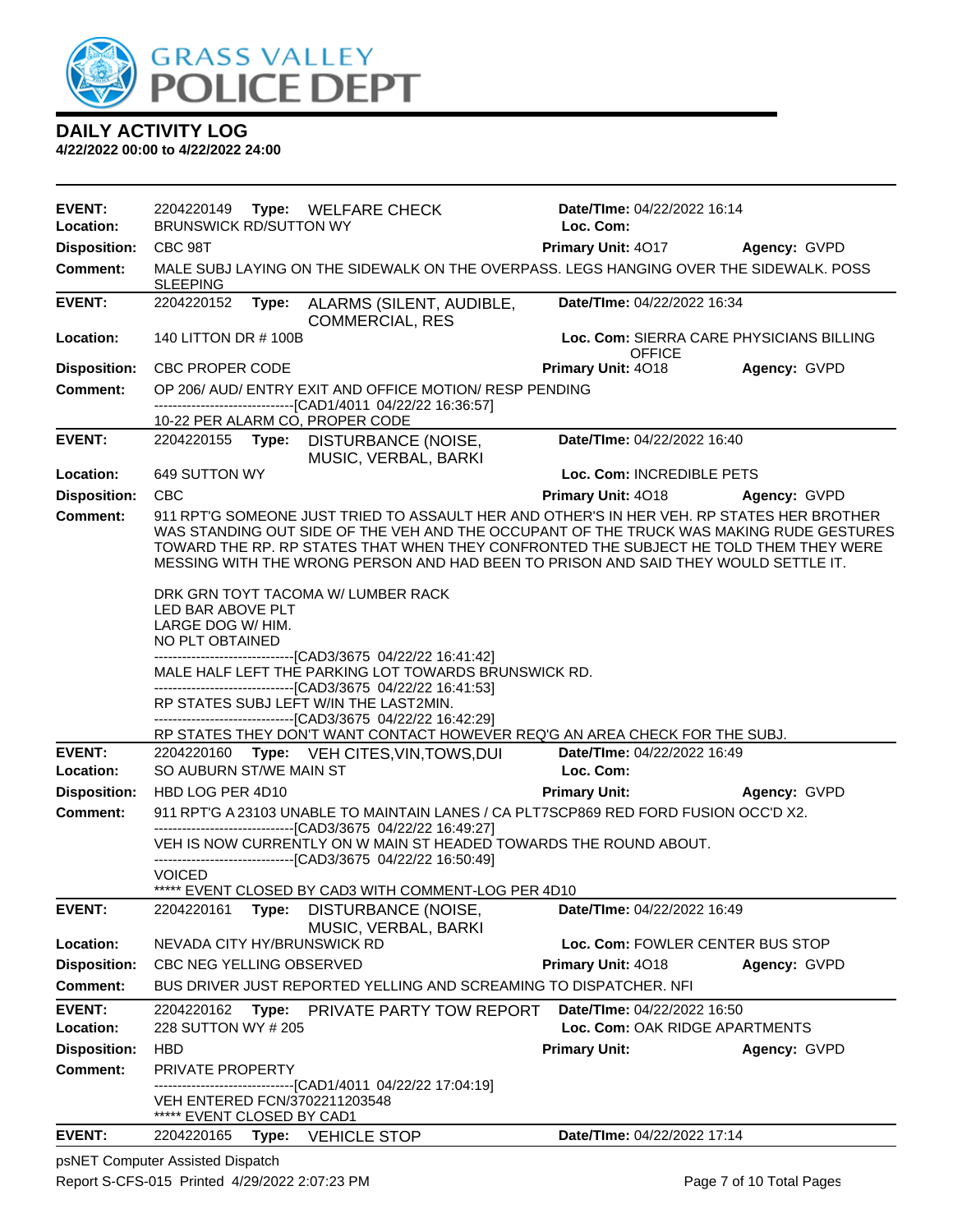

| Location:                       | NEVADA CITY HY/BANNER LAVA CAP RD                                                                                                              |                                                                                                                                                                                                                                               | Loc. Com:                       |              |
|---------------------------------|------------------------------------------------------------------------------------------------------------------------------------------------|-----------------------------------------------------------------------------------------------------------------------------------------------------------------------------------------------------------------------------------------------|---------------------------------|--------------|
| <b>Disposition:</b>             | WA NEG DUI                                                                                                                                     |                                                                                                                                                                                                                                               | Primary Unit: 4018              | Agency: GVPD |
| <b>Comment:</b>                 | License: 011R52 State: NV                                                                                                                      |                                                                                                                                                                                                                                               |                                 |              |
|                                 |                                                                                                                                                | -------------------------------[CAD3/3675 04/22/22 17:14:56]<br>EVENT LOCATION CHANGED FROM NEVADA CITY HWY / BANNER                                                                                                                          |                                 |              |
| <b>EVENT:</b>                   | 2204220166    Type: 911    UNKNOWN                                                                                                             |                                                                                                                                                                                                                                               | Date/TIme: 04/22/2022 17:24     |              |
|                                 |                                                                                                                                                | (HANGUPS, ABAN'S)                                                                                                                                                                                                                             |                                 |              |
| Location:                       | 275 DORSEY DR #1                                                                                                                               |                                                                                                                                                                                                                                               | Loc. Com: GRASS VALLEY TERRACE  |              |
| <b>Disposition:</b>             | <b>CBC</b>                                                                                                                                     |                                                                                                                                                                                                                                               | <b>Primary Unit: 4R9</b>        | Agency: GVPD |
| <b>Comment:</b>                 | 911 HANG UP                                                                                                                                    |                                                                                                                                                                                                                                               |                                 |              |
|                                 |                                                                                                                                                | -------------------------------[CAD3/3675 04/22/22 17:25:09]<br>NEG ANSWER ON CALL BACK, NEG MSG MACHINE.                                                                                                                                     |                                 |              |
| <b>EVENT:</b>                   | 2204220167 Type:                                                                                                                               | THEFT (GRAND, PETTY, FROM<br>MERCHANT)                                                                                                                                                                                                        | Date/TIme: 04/22/2022 17:24     |              |
| Location:                       | 720 SUTTON WY                                                                                                                                  |                                                                                                                                                                                                                                               | Loc. Com: RITE AID              |              |
| <b>Disposition:</b>             | <b>RPT RPT TAKEN</b>                                                                                                                           |                                                                                                                                                                                                                                               | Primary Unit: 4018              | Agency: GVPD |
| Case No:                        | G2201004                                                                                                                                       |                                                                                                                                                                                                                                               |                                 |              |
| Comment:                        |                                                                                                                                                | 911 THEFT OF MOUNTAIN BIKE FROM THE BACK OF RPS TRUCK, OCC'D APPROX5 MIN AGO.                                                                                                                                                                 |                                 |              |
|                                 |                                                                                                                                                |                                                                                                                                                                                                                                               |                                 |              |
|                                 | SU VEH IS AN OLD SILVER TRUCK, DOT TOWARD BRUNSWICK, UNK WHERE IT WENT AFTER.<br>--------------------------------[CAD3/3675 04/22/22 17:48:09] |                                                                                                                                                                                                                                               |                                 |              |
|                                 |                                                                                                                                                | ISSUED CASE# G2201004 FOR AGENCY GVPD by UNIT 4O18                                                                                                                                                                                            |                                 |              |
| <b>EVENT:</b>                   |                                                                                                                                                | 2204220171 Type: ALARMS (SILENT, AUDIBLE,<br><b>COMMERCIAL, RES</b>                                                                                                                                                                           | Date/TIme: 04/22/2022 17:33     |              |
| Location:                       | 712 S AUBURN ST                                                                                                                                |                                                                                                                                                                                                                                               | Loc. Com: TEN MINUTE OIL & LUBE |              |
| <b>Disposition:</b>             | <b>HBD</b>                                                                                                                                     |                                                                                                                                                                                                                                               | <b>Primary Unit:</b>            | Agency: GVPD |
| <b>Comment:</b>                 |                                                                                                                                                | OP 206/ AUD/ BAY 3 FRONT AND BACK ROLL UP DOORS/ RESP PENDING                                                                                                                                                                                 |                                 |              |
|                                 | 10-22 PER ALARM CO<br>***** EVENT CLOSED BY CAD1                                                                                               | ------------------------------[CAD1/4011 04/22/22 17:36:31]                                                                                                                                                                                   |                                 |              |
| <b>EVENT:</b>                   |                                                                                                                                                | 2204220173 Type: TRAFFIC (DUI, PARKING,                                                                                                                                                                                                       | Date/TIme: 04/22/2022 17:40     |              |
|                                 |                                                                                                                                                | SPEED, HAZ                                                                                                                                                                                                                                    |                                 |              |
| Location:                       | 49/20 RAMP STATE/BRUNSWICK RD                                                                                                                  |                                                                                                                                                                                                                                               | Loc. Com: NB                    |              |
| <b>Disposition:</b><br>Comment: | HBD INFO TO CHP                                                                                                                                |                                                                                                                                                                                                                                               | <b>Primary Unit:</b>            | Agency: GVPD |
|                                 |                                                                                                                                                | 911 VEH HOOD IN ROADWAY, TRF TO CHP<br>------------------------------[CAD1/4011 04/22/22 17:49:11]                                                                                                                                            |                                 |              |
|                                 |                                                                                                                                                | ADDITIONAL RP RPTG THE SAME, TRF TO CHP<br>***** EVENT CLOSED BY CAD3 WITH COMMENT-INFO TO CHP                                                                                                                                                |                                 |              |
| <b>EVENT:</b>                   | 2204220176    Type: ALL OTHERS                                                                                                                 |                                                                                                                                                                                                                                               | Date/TIme: 04/22/2022 17:51     |              |
| Location:                       | 841 OLD TUNNEL RD # 20                                                                                                                         |                                                                                                                                                                                                                                               | Loc. Com:                       |              |
| <b>Disposition:</b>             | REF REFFERED TO APS FOR FOLLOW UP                                                                                                              |                                                                                                                                                                                                                                               | Primary Unit: 4018              | Agency: GVPD |
| <b>Comment:</b>                 |                                                                                                                                                | RP IS TRYING TO FIX A LEAK THAT IS FLOODING THE APARTMENTS HOWEVER THERE IS TOO MUCH STUFF<br>IN THE APARTMENT TO GET TO THE LEAK AND THE TENNANT IS BEING SORT OF HOSTILE. RP REQG10-21<br>------------------------[4O18/MDT 04/22/22 18:53] |                                 |              |
|                                 |                                                                                                                                                | WELFARE CHECK CONDUCTED. NEG 5150. FU W/ APS TO CONTINUE. CBC.                                                                                                                                                                                |                                 |              |
| <b>EVENT:</b>                   | 2204220186    Type: 911    UNKNOWN                                                                                                             |                                                                                                                                                                                                                                               | Date/TIme: 04/22/2022 18:46     |              |
| Location:                       |                                                                                                                                                | (HANGUPS, ABAN'S)                                                                                                                                                                                                                             | Loc. Com:                       |              |
| <b>Disposition:</b>             | ARGALL WY/SEARLS AV<br><b>HBD</b>                                                                                                              |                                                                                                                                                                                                                                               | <b>Primary Unit:</b>            |              |
|                                 |                                                                                                                                                |                                                                                                                                                                                                                                               |                                 | Agency: GVPD |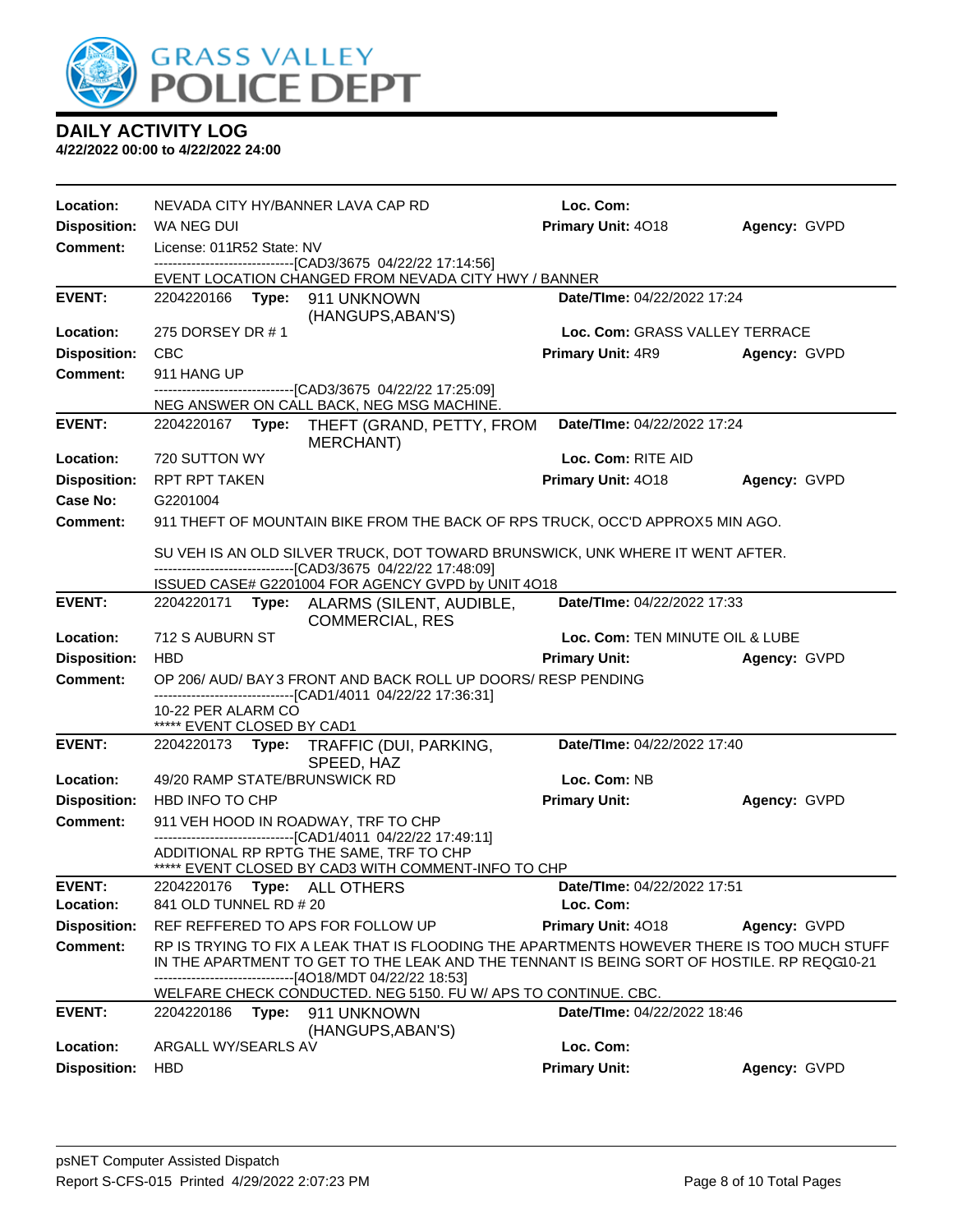

| <b>Comment:</b>     | 911 ABAN                                                                            |                                                                                                                                             |                                   |              |  |
|---------------------|-------------------------------------------------------------------------------------|---------------------------------------------------------------------------------------------------------------------------------------------|-----------------------------------|--------------|--|
|                     | <b>NEG HIST W NUM</b>                                                               | -------------------------------[CAD1/4106 04/22/22 18:46:39]                                                                                |                                   |              |  |
|                     |                                                                                     | --------------------------------[CAD3/3753_04/22/22_18:53:46]                                                                               |                                   |              |  |
|                     |                                                                                     | EVENT LOCATION CHANGED FROM LAT:39.21920100 LONG: -121.052352 GRASS VALLEY<br>--------------------------------[CAD3/3753 04/22/22 18:53:51] |                                   |              |  |
|                     | ACCIDENTAL ON CALL BACKL<br>***** EVENT CLOSED BY CAD3                              |                                                                                                                                             |                                   |              |  |
| <b>EVENT:</b>       | 2204220187 Type: FOLLOWUP                                                           |                                                                                                                                             | Date/TIme: 04/22/2022 18:51       |              |  |
| Location:           | 143 SPRINGHILL DR # B                                                               |                                                                                                                                             | Loc. Com: FIRE SAFE COUNCIL       |              |  |
| <b>Disposition:</b> | <b>CBC</b>                                                                          |                                                                                                                                             | <b>Primary Unit: 404</b>          | Agency: GVPD |  |
| <b>Comment:</b>     | MARKETPLACE FOR SALE.                                                               | RP REQ 10-21, HE SAW ITEMS THAT HE THINKS BELONG TO THE FIRE SAFE COUNCIL ON FACEBOOK                                                       |                                   |              |  |
| <b>EVENT:</b>       | 2204220190 Type: 911 UNKNOWN                                                        | (HANGUPS, ABAN'S)                                                                                                                           | Date/TIme: 04/22/2022 19:12       |              |  |
| Location:           | LAT: 39.22755800 LONG: -121.068252                                                  |                                                                                                                                             | Loc. Com:                         |              |  |
| <b>Disposition:</b> | <b>HBD</b>                                                                          |                                                                                                                                             | <b>Primary Unit:</b>              | Agency: GVPD |  |
| <b>Comment:</b>     | 911 ABAN                                                                            | -------------------------------[CAD1/4106 04/22/22 19:12:42]                                                                                |                                   |              |  |
|                     | ON CB CANT GO THROUGH                                                               |                                                                                                                                             |                                   |              |  |
|                     |                                                                                     | -------------------------------[CAD1/4106 04/22/22 19:21:47]                                                                                |                                   |              |  |
|                     | <b>NEG HIST W NUM</b>                                                               | -------------------------------[CAD1/4106 04/22/22 19:23:34]                                                                                |                                   |              |  |
|                     | ***** EVENT CLOSED BY CAD1                                                          | ON SECOND CB CALL CANT GO THROUGH                                                                                                           |                                   |              |  |
| <b>EVENT:</b>       | Date/TIme: 04/22/2022 20:27<br>2204220202 Type: COMMUNITY POLICING<br><b>ACTION</b> |                                                                                                                                             |                                   |              |  |
| Location:           | 340 PLEASANT ST                                                                     |                                                                                                                                             | Loc. Com: GRASS VALLEY APARTMENTS |              |  |
| <b>Disposition:</b> | <b>CBC</b>                                                                          |                                                                                                                                             | Primary Unit: 4D10                | Agency: GVPD |  |
| <b>Comment:</b>     |                                                                                     | ------------------------------[CAD1/4106 04/22/22 20:28:22]<br>EVENT LOCATION CHANGED FROM 340 PLEASANT ST                                  |                                   |              |  |
| <b>EVENT:</b>       |                                                                                     | 2204220204 Type: ABANDONED VEHICLES                                                                                                         | Date/TIme: 04/22/2022 20:37       |              |  |
| Location:           | FREEMAN LN/BUCKINGHAM CT                                                            |                                                                                                                                             | Loc. Com:                         |              |  |
| <b>Disposition:</b> | <b>CIT</b>                                                                          |                                                                                                                                             | Primary Unit: 404                 | Agency: GVPD |  |
| Comment:            |                                                                                     | WHI LATE MODEL BMW ABANDONED FOR THREE WEEKS.                                                                                               |                                   |              |  |
| <b>EVENT:</b>       | 2204220210 Type: INFORMATION                                                        |                                                                                                                                             | Date/TIme: 04/22/2022 21:02       |              |  |
| Location:           | 340 PLEASANT ST                                                                     |                                                                                                                                             | Loc. Com: GRASS VALLEY APARTMENTS |              |  |
| <b>Disposition:</b> | <b>RPT</b>                                                                          |                                                                                                                                             | Primary Unit: 4D10                | Agency: GVPD |  |
| Case No:            | G2201005                                                                            |                                                                                                                                             |                                   |              |  |
| Comment:            |                                                                                     | -------------------------------[CAD1/4106 04/22/22 21:02:25]<br>ISSUED CASE# G2201005 FOR AGENCY GVPD by UNIT 4D10                          |                                   |              |  |
|                     |                                                                                     | -------------------------------[CAD1/4106 04/22/22 21:02:38]                                                                                |                                   |              |  |
| <b>EVENT:</b>       | 2204220213                                                                          | EVENT LOCATION CHANGED FROM 340 PLEASANT ST<br>Type: TRAFFIC (DUI, PARKING,                                                                 | Date/TIme: 04/22/2022 21:20       |              |  |
|                     |                                                                                     | SPEED, HAZ                                                                                                                                  |                                   |              |  |
| Location:           | 109 RUBY LEDGE CT                                                                   |                                                                                                                                             | Loc. Com:                         |              |  |
| <b>Disposition:</b> | CBC OW MOVED VEH                                                                    |                                                                                                                                             | Primary Unit: 4020                | Agency: GVPD |  |
| <b>Comment:</b>     |                                                                                     | RP REPORTS HER NEIGHBORS HAVE PARKED IN HER DRIVEWAY AND SHE WON'T ASK THEM TO MOVE, RP<br>WANTS THE VEHS TOWED. TAN CAR LIC 4YUD491.       |                                   |              |  |
| <b>EVENT:</b>       | 2204220218<br>Type:                                                                 | TRAFFIC (DUI, PARKING,                                                                                                                      | Date/TIme: 04/22/2022 21:55       |              |  |
| Location:           | EA MAIN ST/PRESLEY WY                                                               | SPEED, HAZ                                                                                                                                  | Loc. Com:                         |              |  |